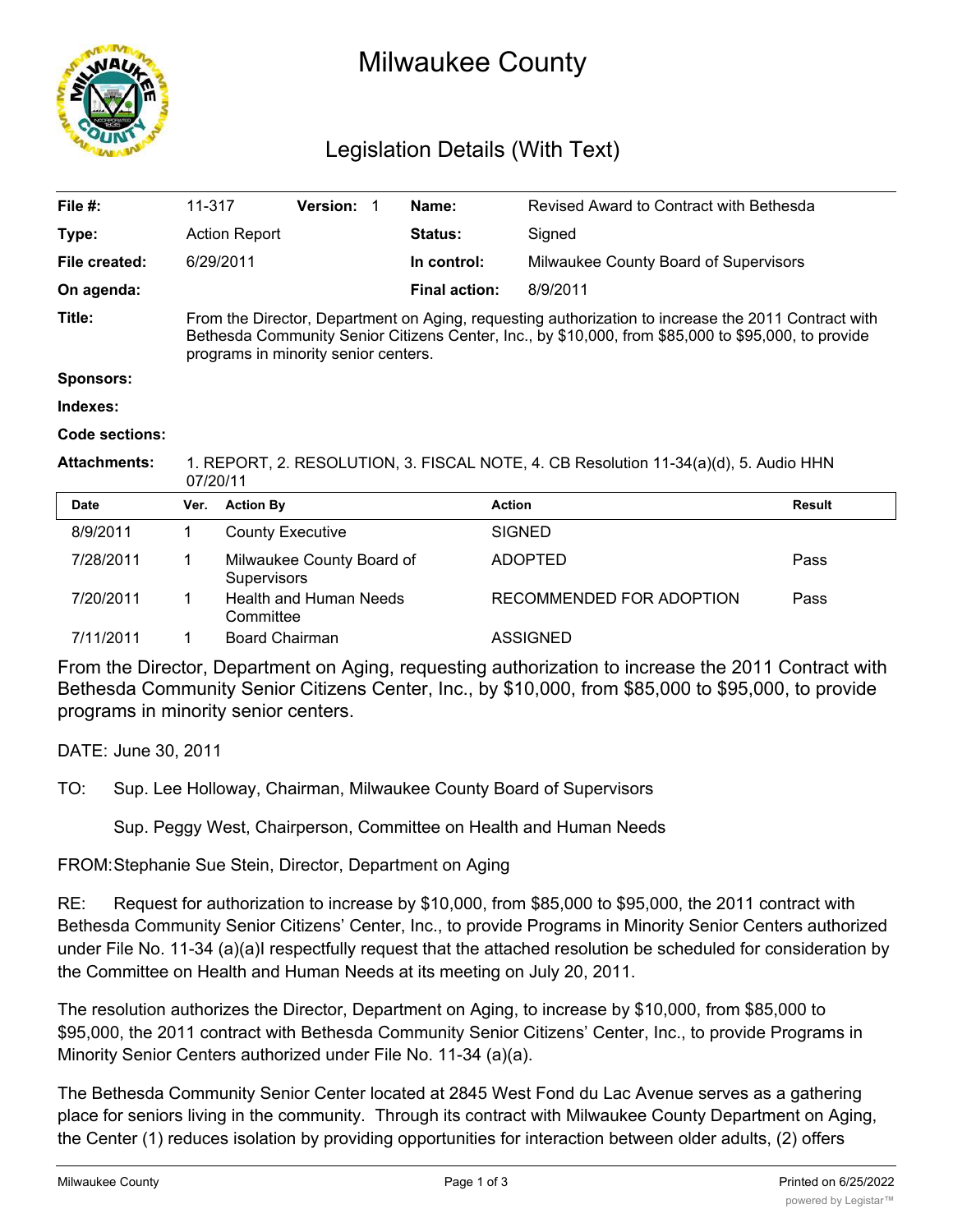## **File #:** 11-317, **Version:** 1

educational, recreational, and cultural programming, (3) serves as a nutrition site offering mid-day meals administered through the Milwaukee County Senior Meal Program, (4) fosters connections between seniors and the community at-large, and (5) provides linkages to community resources.

In late 2010 the Department received a contribution from an anonymous donor in the amount of \$10,000 to support the Senior Meal Program at the Bethesda Senior Center. A letter submitted on behalf of the donor states that the funds are for "general purposes without restrictions." Over several months the Department has worked with Bethesda's Executive Director and Board of Directors to identify the needs of the Center and to determine how best the funds might be used to encourage increased participation by seniors at the Center.

If the increase is approved, the anonymous contribution can be used to (1) make physical improvements to the Center including (a) making the main door handicap accessible, (b) purchasing three new handicap toilets, (c) purchasing new carpeting, and (d) painting, caulking, and weatherization; (2) purchasing a commercial stove; and (3) enhancing opportunities for seniors at the Center, including (a) new padded chairs, (b) a flat screen TV, (c) a billiard table, (d) a video game, (e) a piano keyboard, and (e) additional summer entertainment and recreational activities. Without this generous, unsolicited contribution from an anonymous donor the one-time only purchases and enhanced activities it supports would not be possible from the funds available to the Department for its annual contract with Bethesda Community Senior Citizens' Center.

The attached resolution authorizes the Director, Department on Aging, to increase by \$10,000, from \$85,000 to \$95,000, the 2011 contract with Bethesda Community Senior Citizens' Center, Inc., to provide Programs in Minority Senior Centers. It reflects a donation from an anonymous donor interested in enhancing the quality of services provided by the vendor through its contract with Milwaukee County Department on Aging. We urge the Board to approve the proposed increase in funding for the 2011 contract year.

If you have any questions, please contact me at 2-6876.

Jeghet Sulh

Stephanie Sue Stein, Director Milwaukee County Department on Aging

**Attachments** 

cc: County Executive Chris Abele

George Aldrich

Antionette Thomas-Bailey

Jennifer Collins

Jonette Arms

Keith Garland